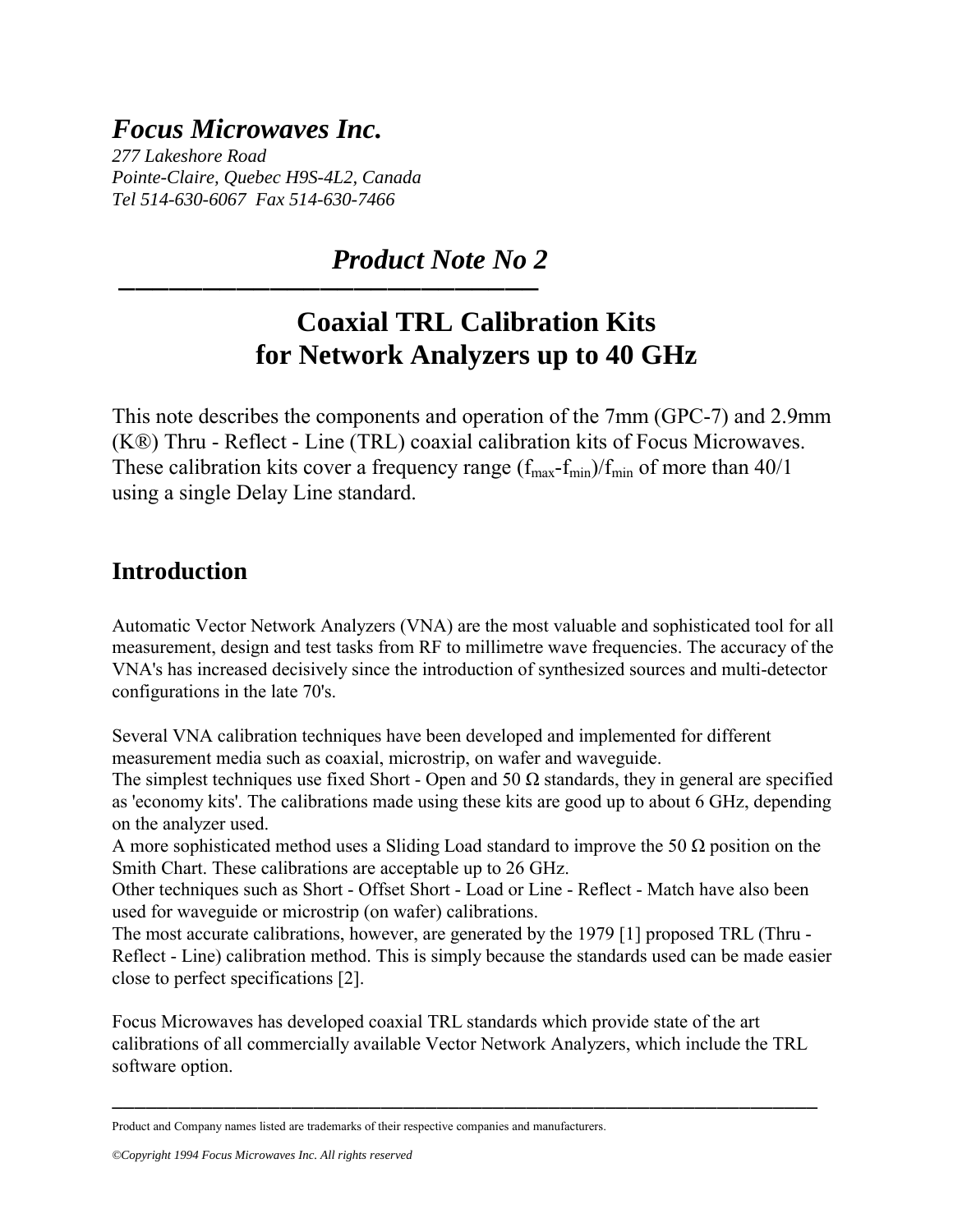*May 1994*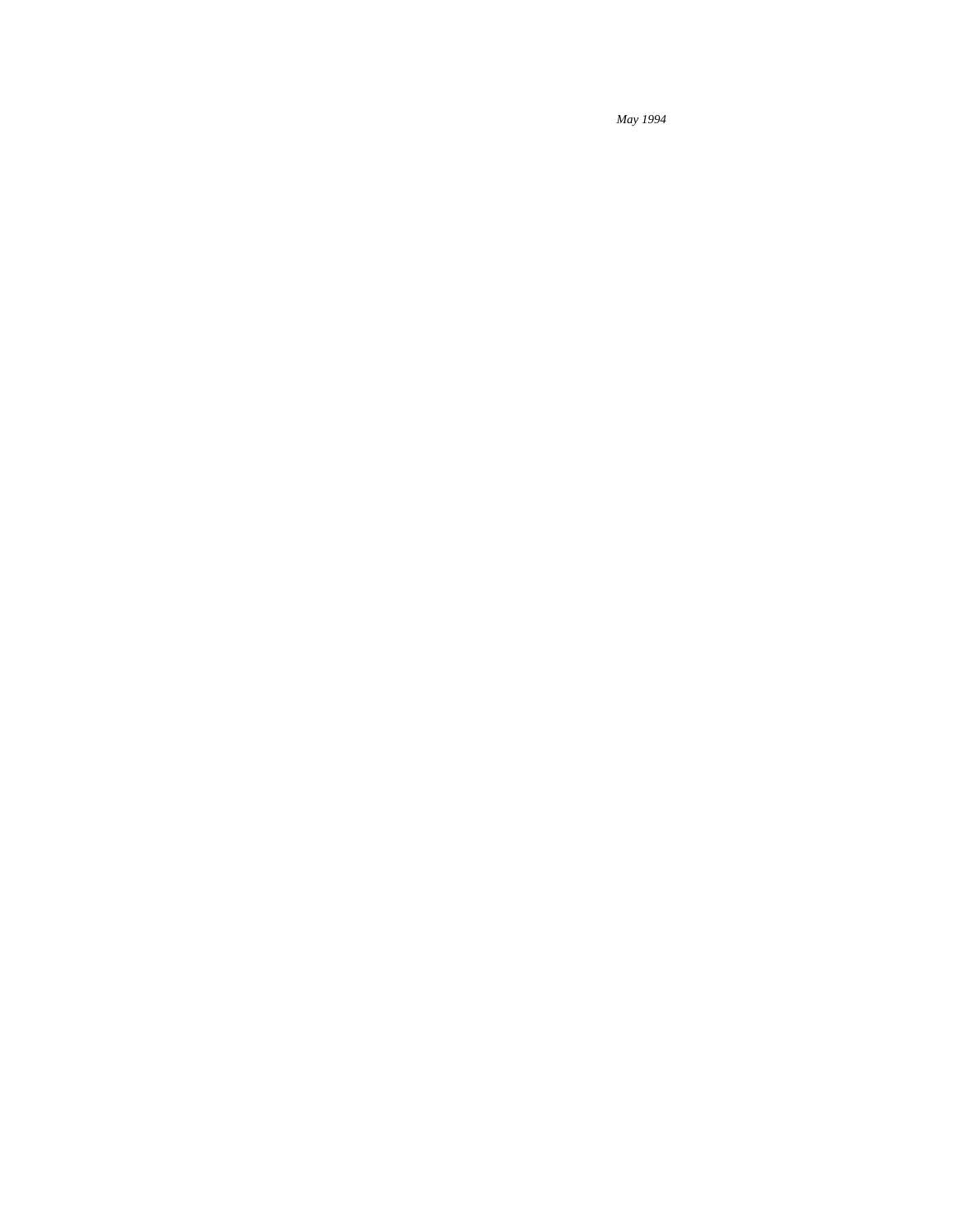### **Calibration Standards required by the TRL method**

The Thru - Reflect - Line method requires three standards for complete calibration

- A **Thru** (with zero or non-zero length) connection
- A **Reflect** (best is Open or Short, needs to be known only within  $\pm \lambda/4$ )
- A **Line** (Delay line with the same characteristic impedance as the Thru).

In all types of transmission media (coaxial, microstrip, waveguide) all three standards can be manufactured very easily to tight specifications:

- In microstrip only the width of the metallized line has to be accurate (for the Line), a simple microstrip open circuit represents a good and easy to make Reflect.

- In coaxial only the diameter and the ratio of the centre and external conductors of the Line extension need to be accurate. The coaxial parts of Focus' calibration kits are manufactured with a tolerance  $\pm 0.0001$ " (corresponds to a worst case error of -57dB). Also an ideal short is easy to make in order to provide a good and repeatable Reflect.

The same is valid for waveguide components.

These are essentially the reasons why TRL provides the best calibrations for VNA's.

Further conditions to be fulfilled by the TRL standards concerning their size and form are presented and discussed elsewhere [2,3].

## **The TRL Calibration kits of Focus Microwaves**

The TRL calibration kits of Focus Microwaves have been developed in order to make wide band coaxial calibrations using one of the following Network Analyzers: Hewlett-Packard 8510-B and C, and 8720-C $^{(1)}$ , Wiltron 360-A and B and 37000.

- The TRL-7mm calibration kit uses APC-7<sup>®</sup> connectors and covers the frequency range from 300 MHz to 18 GHz.

- The TRL-2.9mm calibration kit uses K® connectors and can be used to calibrate

- a Wiltron 360 or 37000 with K® connectors from 0.5 to 40 GHz.

- a HP 8510-B/C or HP 8720-C with 3.5mm connectors from 0.5 to 26.5 GHz.

 - any of the analyzers with SMA connectors from about 0.3 to 18 GHz, as long as it has the TRL software option.

(1) The TRL calibration of the HP-8720-C Analyzer requires a 'perfect' attenuator to be connected to the opposite port during calibration to mask the effect of the mechanical switch. Since such a component does not really exist, the TRL calibrations of this analyzer are of restricted accuracy.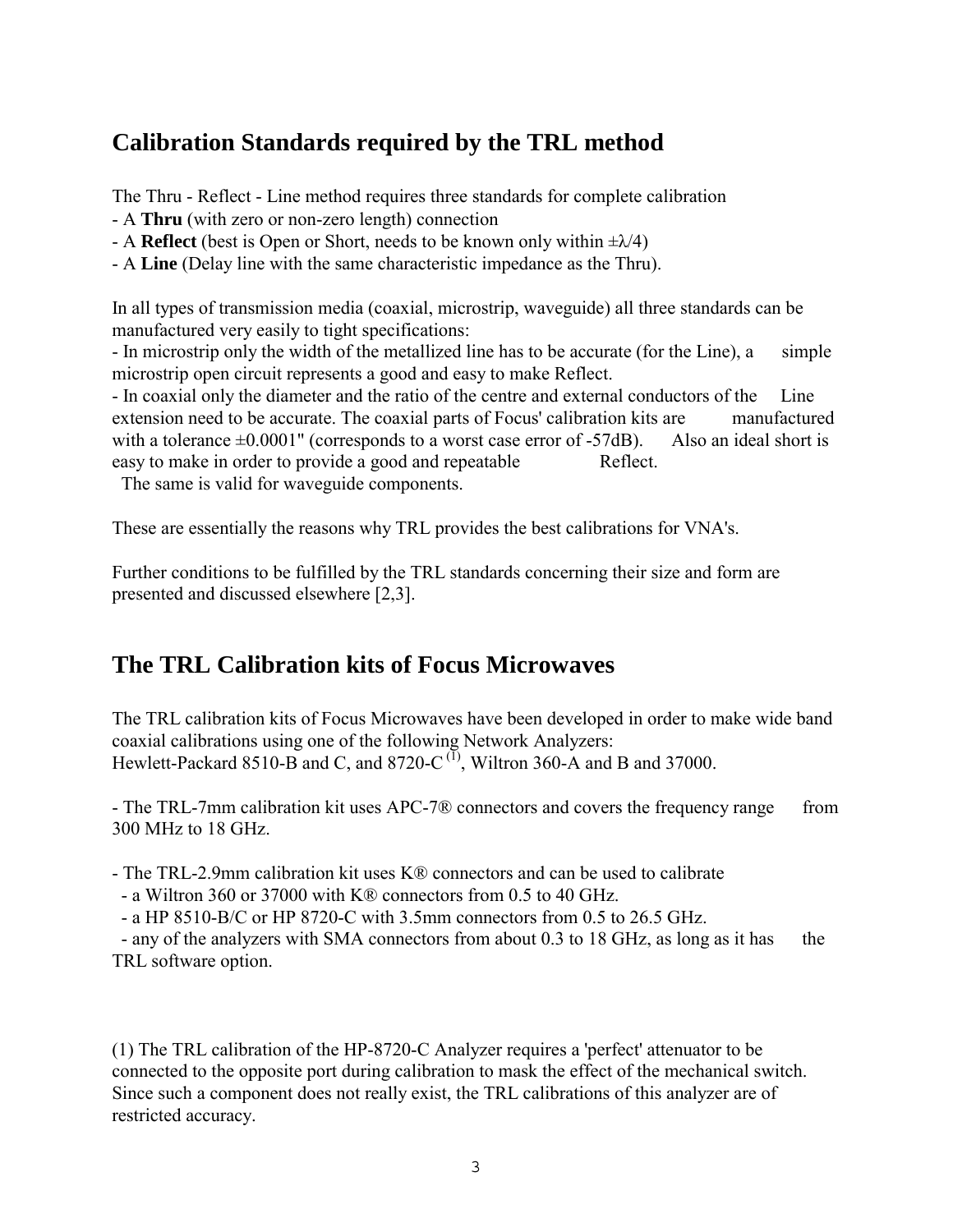## **Components of the TRL Calibration Kits**

The Focus Microwaves TRL calibration kits include the following standards

#### **GPC-7-TRL-CV** (figure 1)

- One 7mm direct short
- Two 50Ω loads
- One 50Ω line extension (Delay Line) including
	- One external conductor cylinder
	- One centre conductor extension
- One 10cm 50Ω airline (for verification)

#### **GPC-2.9-TRL-CV (K®)** (figure 2)

- One offset short (male)
- One offset short (female)
- Two 50Ω loads (1 male, 1 female)
- One set of adapters (two male-female, one female-female).
- One 50 Ω extension line including
	- One external conductor cylinder
	- Two centre conductor pins (one spare)
- One SMA or K® connector guide and fastener

Even though the TRL method does not require  $50\Omega$  loads, in the case of Network Analyzers these loads are used to terminate the cables during Isolation measurement (cross talking between the two channels). These loads are not used as reference standards and their quality is therefore not very important.

For users of the HP 8510-C network analyzers a 3½" floppy is available in DOS or LIF format including the Calkit's parameters.

For users of the Wiltron 360 this is not required because the Calkit's parameters can be introduced into the Analyzer in a straightforward manner.

## **Performance Verification of the TRL Calibrations**

There is still confusion, among Engineers, concerning the term **Verification**. In most cases the operator establishes a Thru connection at the calibration reference plane and verifies the transmission (S21) or connects a short on either port and verifies the reflection (S11 or S22).

As a matter of fact this test does not say much about the validity of the calibration, this is rather a **Repeatability** test, since both standards (Thru Line and Short) have already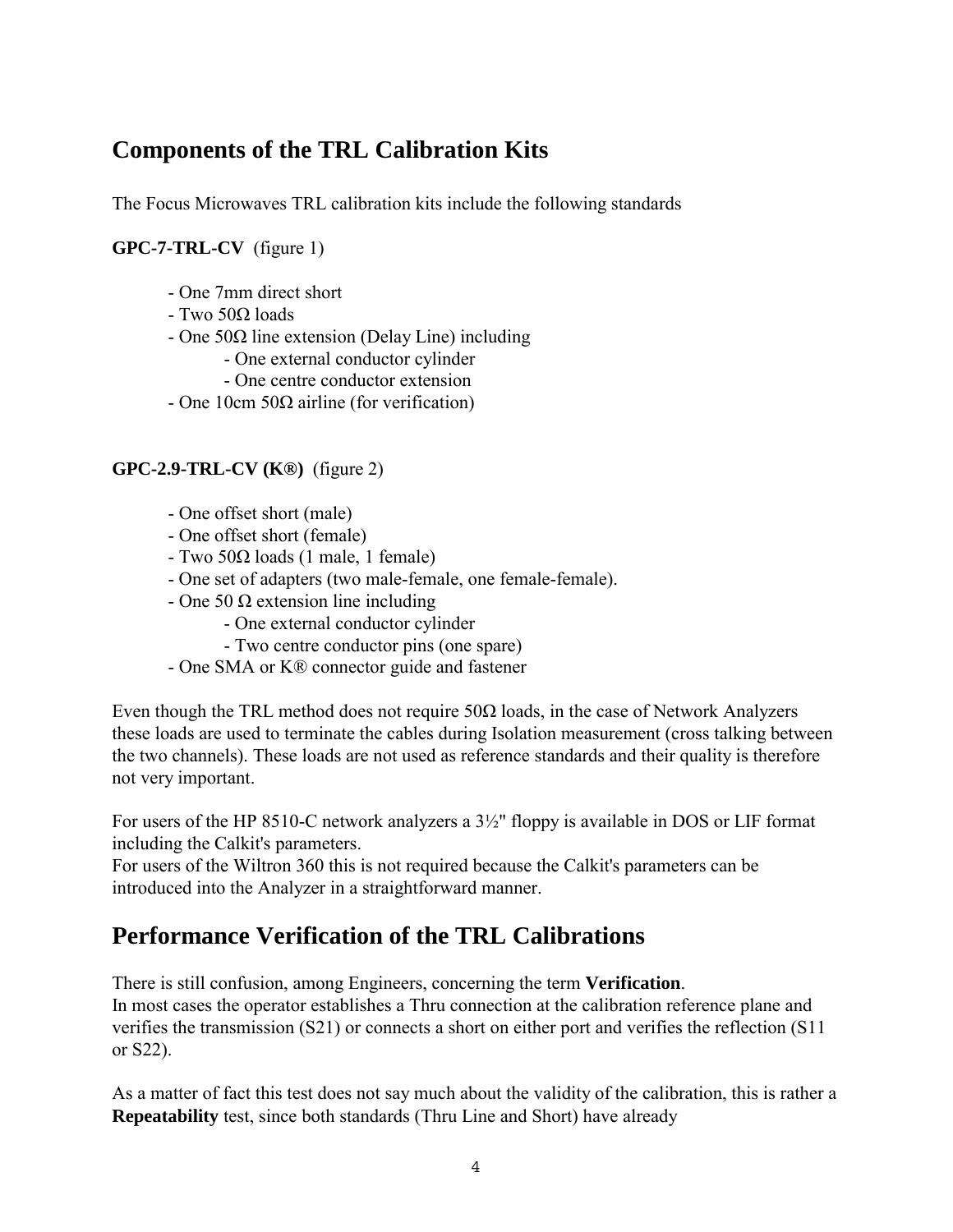been measured in the calibration procedure and cannot be used as Verification standards. If the Analyzer **does not recognize** the standards when we measure them again then something is very wrong! If there is any problem recognizing the standards then you should verify the cables, the connectors and, if everything seems OK, repeat the calibration paying attention to **establish good mechanical connections** before any measurement action.

A quick and reliable **Verification** procedure can be limited in measuring, in addition to the above mentioned Direct Short (S11, S22) and Direct Transmission (S21) also

1- The **Ripple** δS11 and δS22 of an OFFSET SHORT at ports 1 and 2

2- The **Residual Reflection** S11 and S22 of the THRU LINE connection

## **Offset Short**

To test an offset short use a low reflection  $50\Omega$  Airline (30dB or more return loss), normally supplied with the Calkit, connected to a Short. Set the S11 (or S22) display on LOG MAG and the SCALE to 0.1 dB/DIV. Using beadles airlines in general improve the quality of the test by eliminating additional causes of multiple reflections.

Graphs like figures 3 and 6 should be obtained on both ports. Both the HP and Wiltron Analyzers can be calibrated to generate maximum offset short ripple of less than 0.1 dB over the 0.3 to 40 GHz frequency range using TRL calkits. A careful calibration of the HP-8510-C can provide total peak to peak ripple of less than 0.05 dB.

This residual ripple is due to residual directivity and test port mismatch of the Analyzers and cannot be further improved by error corrections.

## **Thru Line**

When testing a THRU Line then S12 and S21 are the least significant parameters to observe. Anyhow if there is any problem with S12 or S21 then the calibration is useless and should be discarded.

The RESIDUAL REFLECTION should be verified instead and should generate a return loss of 50 to 70 dB over the entire frequency range. Figures 5 and 8 show examples of such measurements over the 0.5 to 18 and 1 to 40 GHz ranges made using the GPC-7 and GPC-2.9 Calkits correspondingly.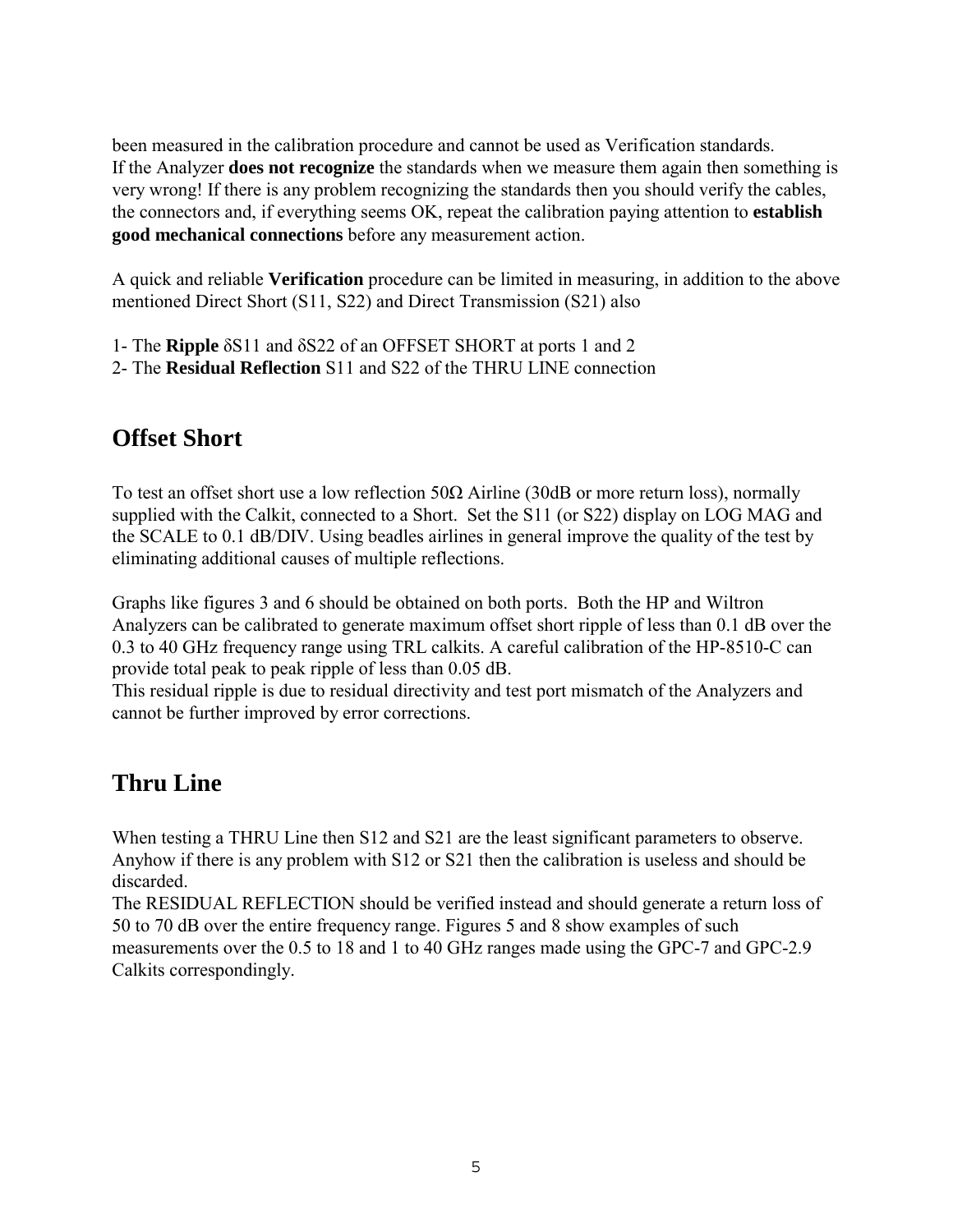

 Figure 1 GPC-7 TRL Calibration kit



 Figure 2 GPC-2.9 (K®) TRL Calibration kit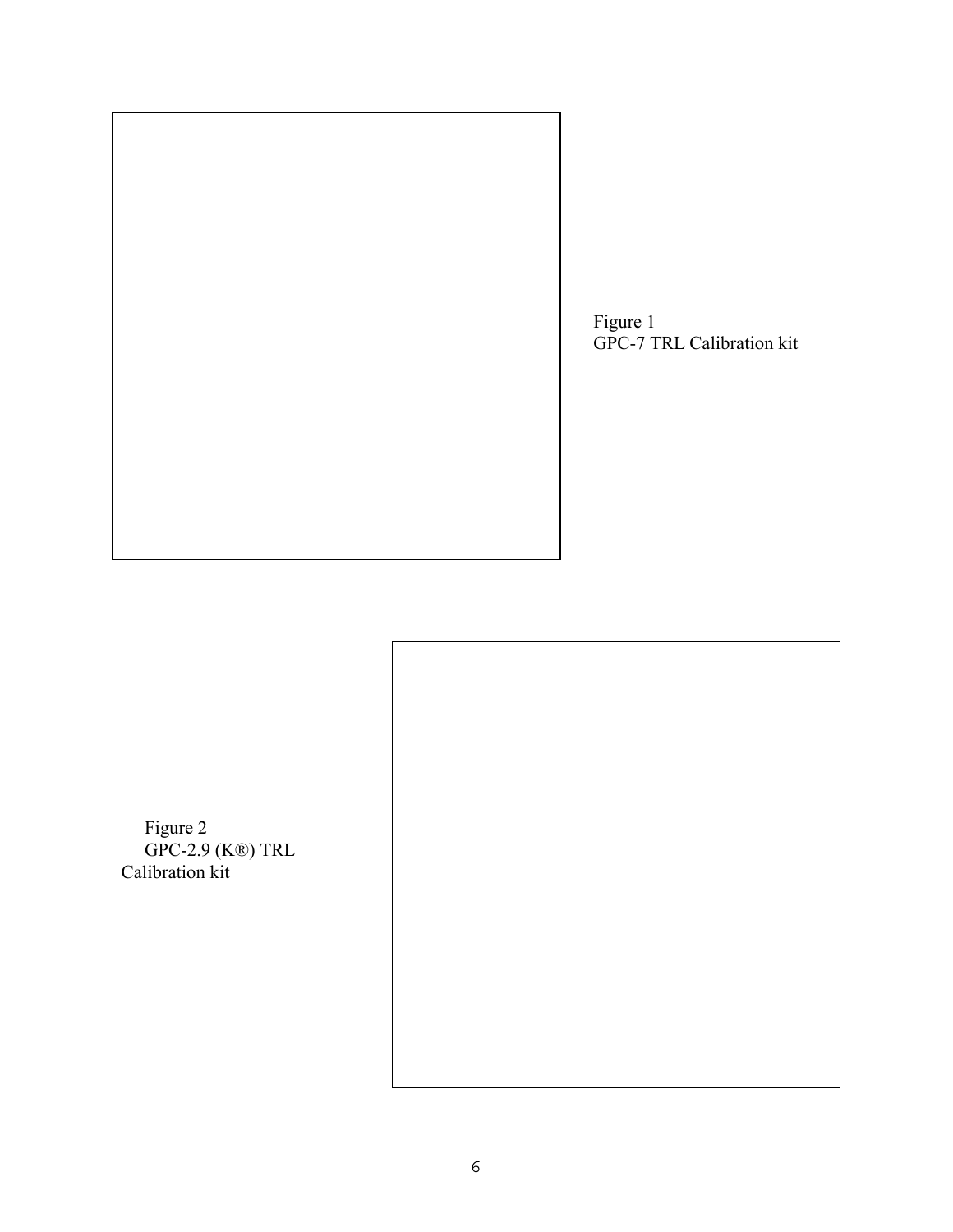Figure 3 Short (1) and Offset Short (2) Verification of GPC-7 kit

> Figure 4 THRU Line Verification of GPC-7 kit

> > Figure 5 Residual Reflection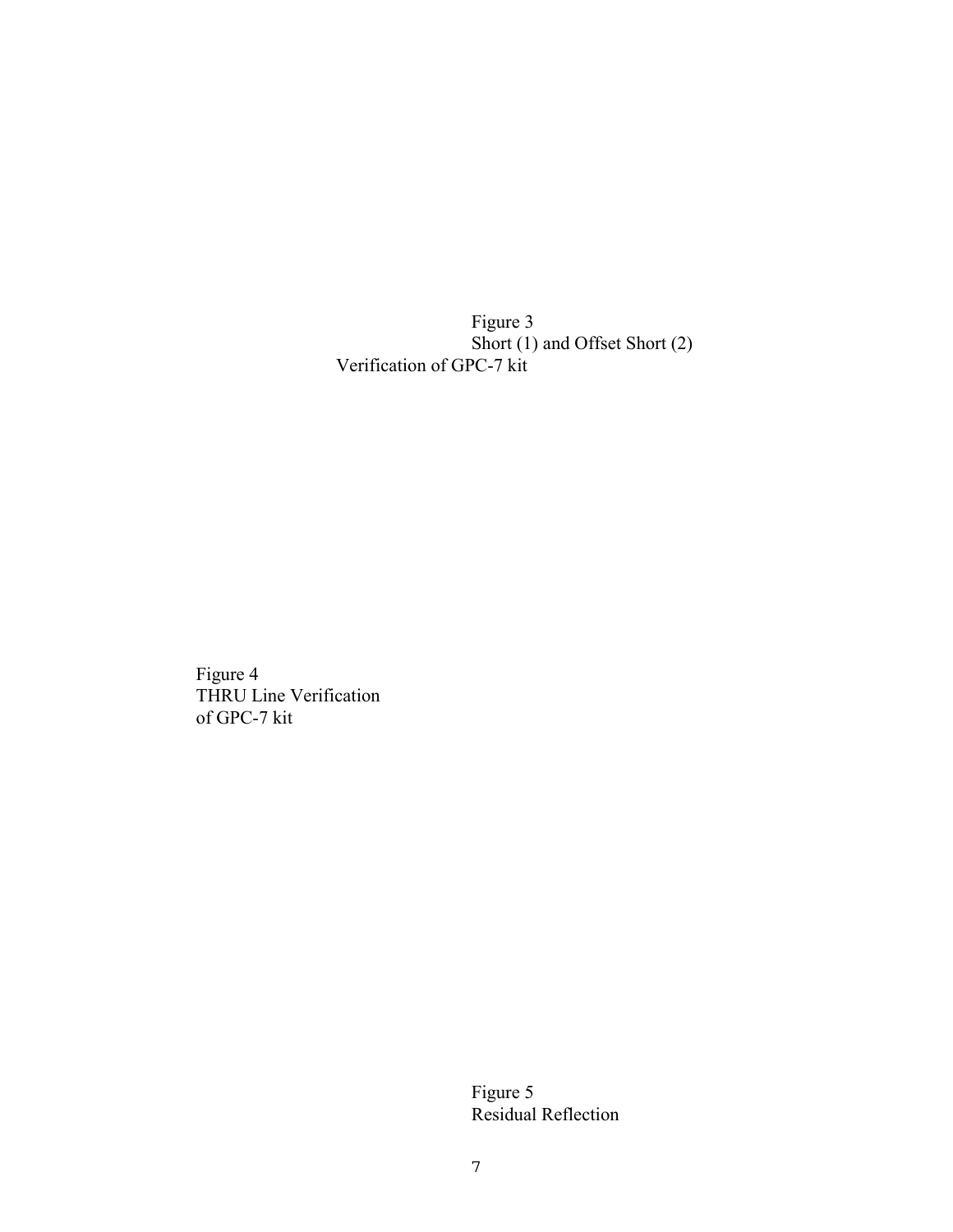#### Verification of GPC-7 kit

 Figure 6 Short (1) and Offset Short (2) Verification of GPC-2.9 kit

 Figure 7 THRU Line Verification of GPC-2.9 kit

Figure 8